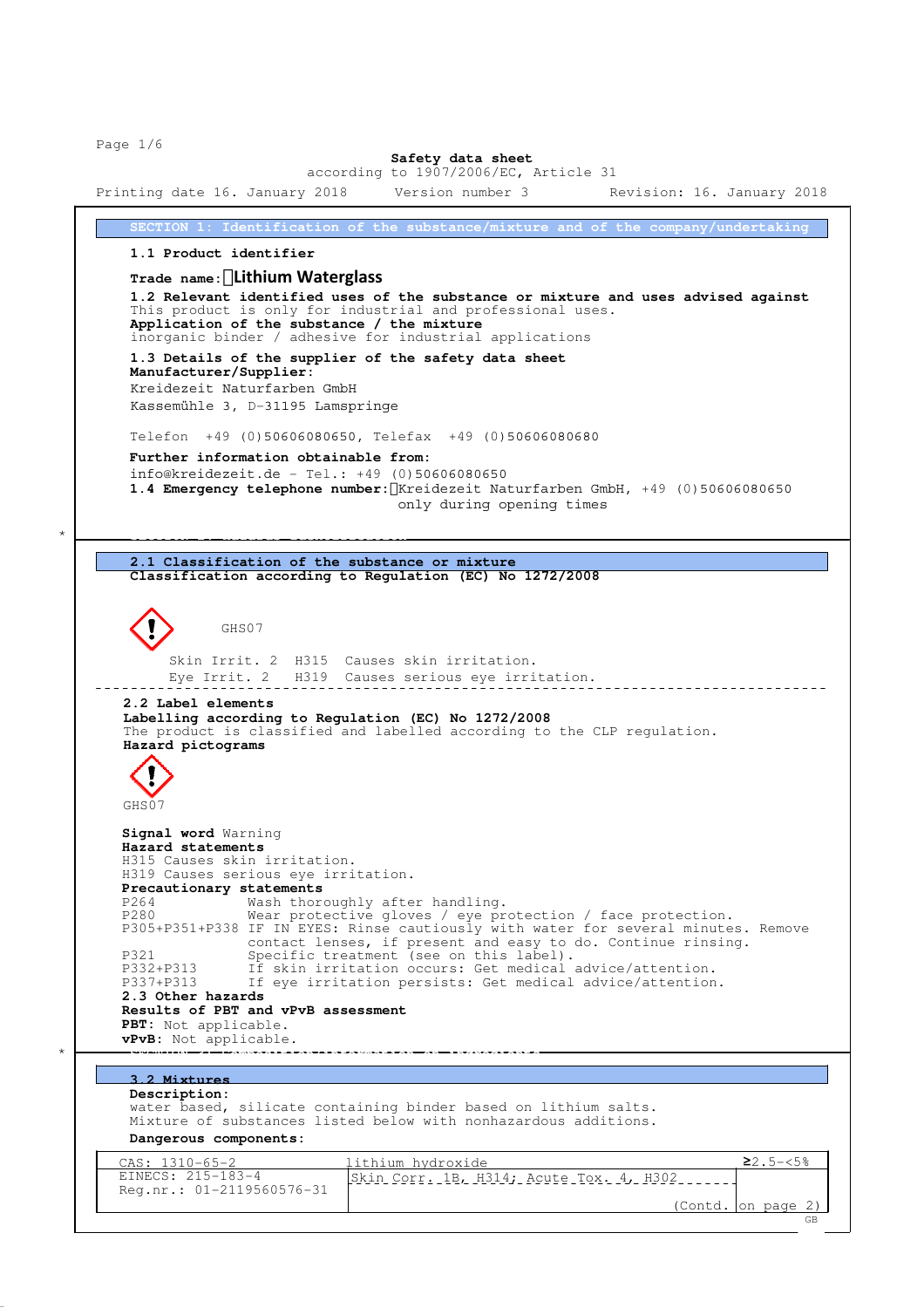Page 2/6

## **Safety data sheet**

according to 1907/2006/EC, Article 31

Printing date 16. January 2018 Version number 3 Revision: 16. January 2018

# **Trade name:Lithium Waterglass**

## **Additional information**

(Contd. of page 1)

Ionic mixture according to Annex V of the REACH-Regulation. For the wording of the listed hazard phrases refer to section 16.

### **SECTION 4: First aid measures**

**4.1 Description of first aid measures General information** No special measures required. After skin contact Immediately rinse with water. **After eye contact** Rinse opened eye 15 minutes under running water. **After swallowing** Rinse out mouth and then drink plenty of water. Call a doctor immediately. **4.2 Most important symptoms and effects, both acute and delayed** No further relevant information available. **4.3 Indication of any immediate medical attention and special treatment needed** No further relevant information available.

**SECTION 5: Firefighting measu** 

**5.1 Extinguishing media Suitable extinguishing agents** Product itself is not combustible; define extinguishing measures according to neighbouring conditions. **5.2 Special hazards arising from the substance or mixture** No further relevant information available. **5.3 Advice for firefighters** Protective equipment: No special measures required.

**Accidental release measur** 

```
6.1 Personal precautions, protective equipment and emergency procedures
Particular danger of slipping on leaked/spilled product.
6.2 Environmental precautions:
Do not allow to enter sewers/ surface or ground water.
6.3 Methods and material for containment and cleaning up:
Absorb with liquid-binding material (sand, diatomite, acid binders, universal
binders, sawdust).
6.4 Reference to other sections
See Section 7 for information on safe handling
See Section 8 for information on personal protection equipment.
See Section 13 for disposal information.
```
**SECTION 7: Handling and storage**

```
Handling
Precautions for safe handling Avoid contact with eyes, skin and clothing.
7.1 Information about fire - and explosion protection:
No special measures required.
7.2 Conditions for safe storage, including any incompatibilities
Storage
Requirements to be met by storerooms and receptacles:
Do not use light alloy receptacles.
Unsuitable material for receptacle: aluminium.
Unsuitable material for receptacle: glass or ceramic.
Unsuitable material for receptacle: zinc.
Suitable material for receptacles and pipes: steel or stainless steel.
Information about storage in one common storage facility:
Do not store together with acids.
Further information about storage conditions:
Protect from frost.
storage stability: 6 month
Storage class 12 (TRGS 510)
7.3 Specific end use(s) No further relevant information available.
                                                                  (Contd. on page 3)
```
 $-$  GB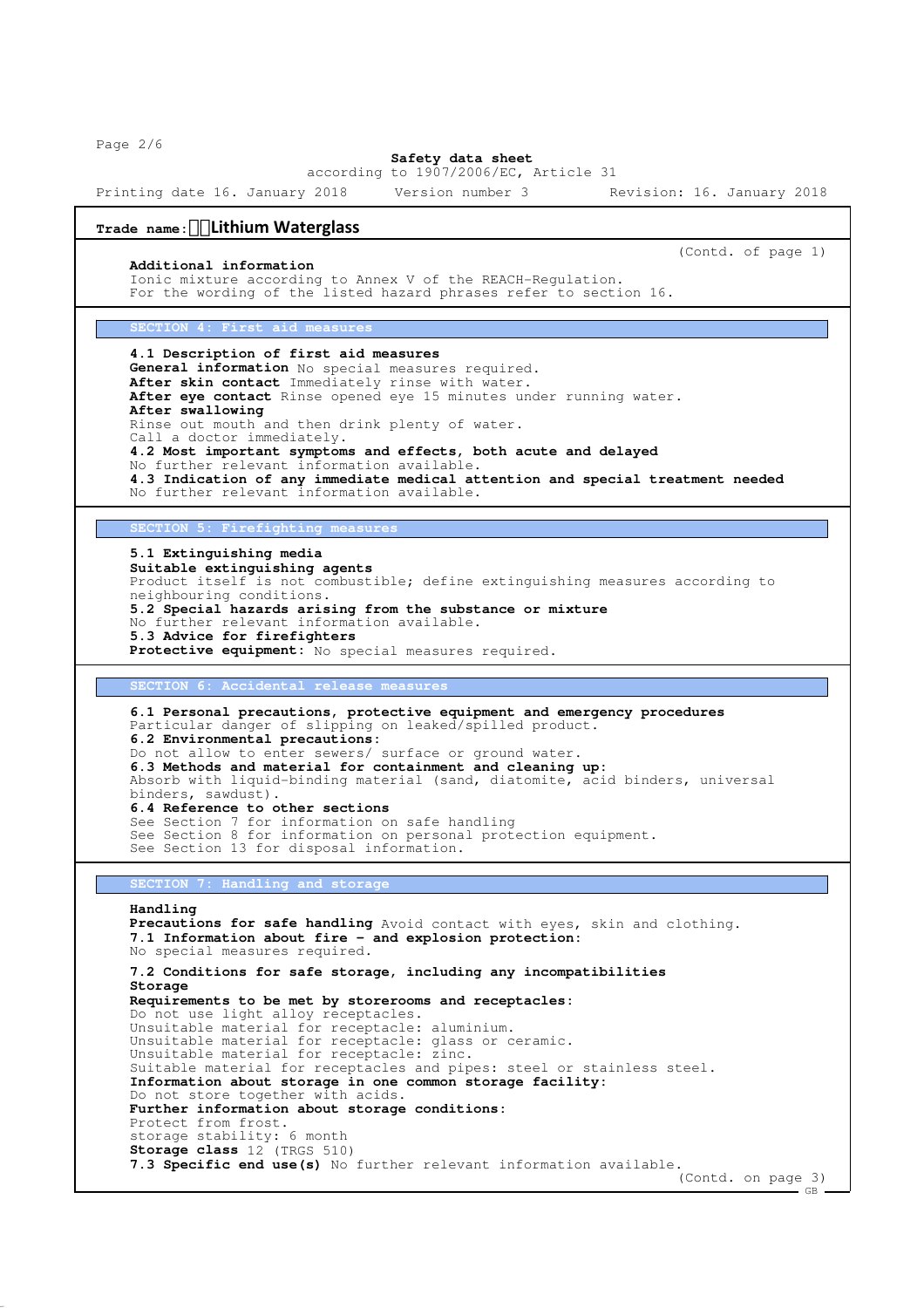Page 3/6

#### **Safety data sheet** according to 1907/2006/EC, Article 31

Printing date 16. January 2018 Version number 3 Revision: 16. January 2018

|                                                                                                                                                                                                                                                                                                                                               | (Contd. of page 2)                                                                                                                                                                                                                          |
|-----------------------------------------------------------------------------------------------------------------------------------------------------------------------------------------------------------------------------------------------------------------------------------------------------------------------------------------------|---------------------------------------------------------------------------------------------------------------------------------------------------------------------------------------------------------------------------------------------|
| SECTION 8: Exposure controls/personal protection                                                                                                                                                                                                                                                                                              |                                                                                                                                                                                                                                             |
| Additional information about design of technical facilities:<br>No further data; see item 7.                                                                                                                                                                                                                                                  |                                                                                                                                                                                                                                             |
| 8.1 Control parameters<br>values that have to be monitored at the workplace.                                                                                                                                                                                                                                                                  | Ingredients with limit values that require monitoring at the workplace:<br>The product does not contain any relevant quantities of materials with critical<br>Additional information: The lists valid during the making were used as basis. |
| 8.2 Exposure controls                                                                                                                                                                                                                                                                                                                         |                                                                                                                                                                                                                                             |
| Personal protective equipment                                                                                                                                                                                                                                                                                                                 |                                                                                                                                                                                                                                             |
| General protective and hygienic measures<br>Respiratory protection: Not required.<br>Protection of hands: Alkaline resistant gloves                                                                                                                                                                                                           | The usual precautionary measures are to be adhered to when handling chemicals.                                                                                                                                                              |
| Material of gloves<br>Penetration time of glove material<br>Value for the permeation: Level $<$ 6                                                                                                                                                                                                                                             | Natural Latex with small amount of polychloroprene Latex. (Lapren, Company KCL)                                                                                                                                                             |
| or derived from similar substances by analogy.<br>Eye protection: Safety glasses                                                                                                                                                                                                                                                              | Indications are besed on information by the producer of the gloves resp. literature                                                                                                                                                         |
|                                                                                                                                                                                                                                                                                                                                               |                                                                                                                                                                                                                                             |
| SECTION 9: Physical and chemical properties                                                                                                                                                                                                                                                                                                   |                                                                                                                                                                                                                                             |
| General Information                                                                                                                                                                                                                                                                                                                           |                                                                                                                                                                                                                                             |
| Form:<br>Colour:                                                                                                                                                                                                                                                                                                                              | Fluid<br>Opaque                                                                                                                                                                                                                             |
|                                                                                                                                                                                                                                                                                                                                               | Odourless                                                                                                                                                                                                                                   |
| Initial boiling point and boiling<br>range:                                                                                                                                                                                                                                                                                                   | ca. 11.4<br>> 100 °C                                                                                                                                                                                                                        |
|                                                                                                                                                                                                                                                                                                                                               |                                                                                                                                                                                                                                             |
|                                                                                                                                                                                                                                                                                                                                               | Not applicable<br>Product is not selfigniting.                                                                                                                                                                                              |
|                                                                                                                                                                                                                                                                                                                                               |                                                                                                                                                                                                                                             |
|                                                                                                                                                                                                                                                                                                                                               | Product does not present an explosion hazard.<br>ca. $1.18$ g/cm3                                                                                                                                                                           |
| <b>Water:</b>                                                                                                                                                                                                                                                                                                                                 | Fully miscible                                                                                                                                                                                                                              |
| dynamic at 20 $°C$ :                                                                                                                                                                                                                                                                                                                          | $< 20$ mPas                                                                                                                                                                                                                                 |
| Organic solvents:<br>9.2 Other information                                                                                                                                                                                                                                                                                                    | 0.0%<br>No further relevant information available.                                                                                                                                                                                          |
| Solvent content:                                                                                                                                                                                                                                                                                                                              |                                                                                                                                                                                                                                             |
| Appearance:<br>Odour:<br>pH-value at 20 $\circ$ C:<br>Change in condition<br>Flash point:<br>Auto-ignition temperature:<br>Explosive properties:<br>Density at 20 $\degree$ C:<br>Solubility in / Miscibility with<br><b>Viscosity:</b><br>SECTION 10: Stability and reactivity<br>10.1 Reactivity No further relevant information available. |                                                                                                                                                                                                                                             |

Strong exothermic reaction with acids Reacts with light alloys to form hydrogen

**10.4 Conditions to avoid** No further relevant information available. **10.5 Incompatible materials:** No further relevant information available.

(Contd. on page 4)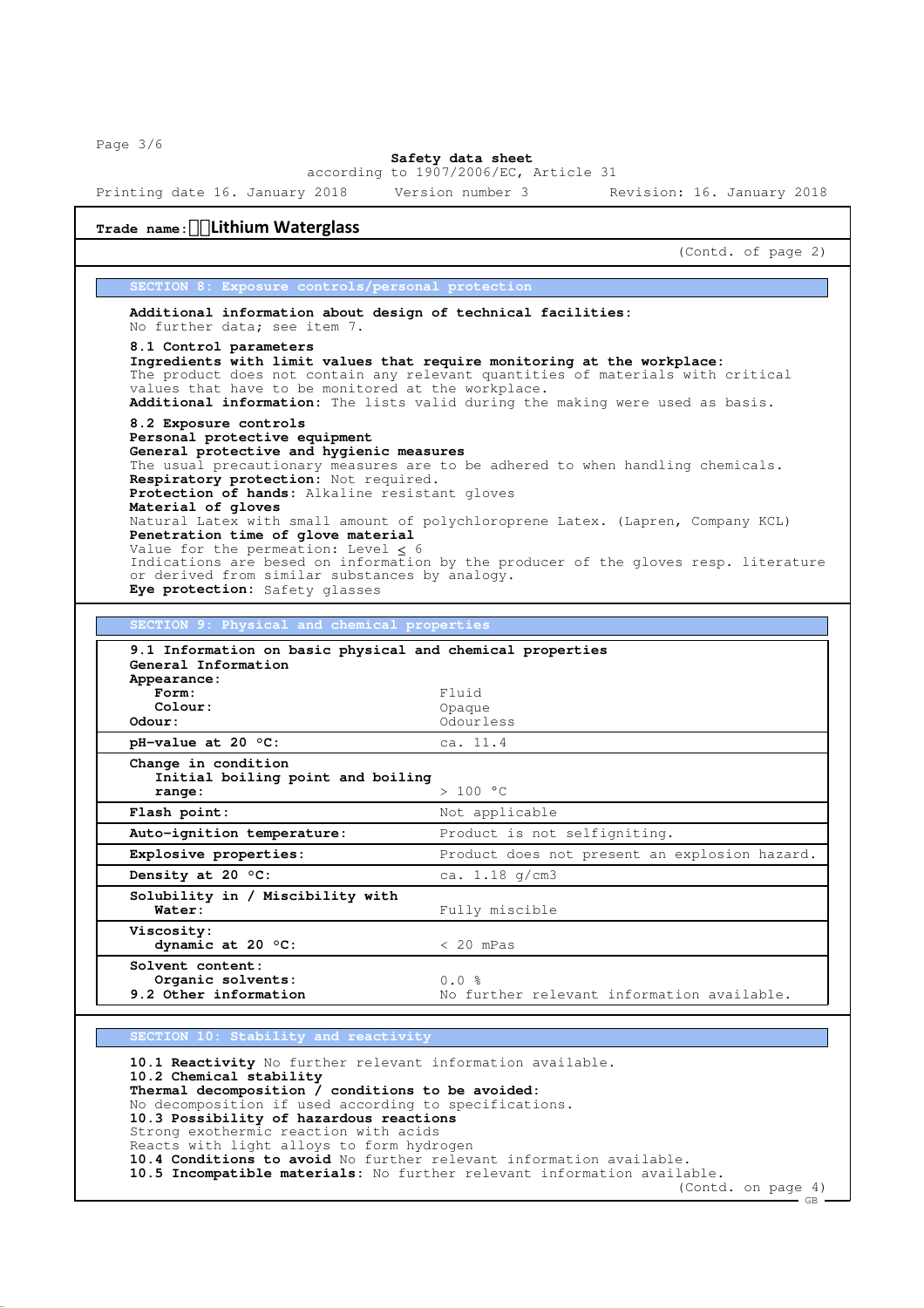Page 4/6

#### **Safety data sheet** according to 1907/2006/EC, Article 31

Printing date 16. January 2018 Version number 3 Revision: 16. January 2018

# **Trade name:Lithium Waterglass**

(Contd. of page 3) **10.6 Hazardous decomposition products:** No dangerous decomposition products known

## **SECTION 11: Toxicological information**

## **11.1 Information on toxicological effects**

**Acute toxicity** Based on available data, the classification criteria are not met. **LD/LC50 values relevant for classification:**

| CAS: 1310-65-2 lithium hydroxide                                                    |  |  |
|-------------------------------------------------------------------------------------|--|--|
| Oral LD $50$ 210 mg/kg (rat)                                                        |  |  |
| Primary irritant effect:                                                            |  |  |
| Skin corrosion/irritation                                                           |  |  |
| Trritant effect                                                                     |  |  |
| Causes skin irritation.                                                             |  |  |
| Serious eye damage/irritation                                                       |  |  |
| Causes serious eye irritation.                                                      |  |  |
| Respiratory or skin sensitisation                                                   |  |  |
| Based on available data, the classification criteria are not met.                   |  |  |
| CMR effects (carcinogenity, mutagenicity and toxicity for reproduction)             |  |  |
| Germ cell mutagenicity                                                              |  |  |
| Based on available data, the classification criteria are not met.                   |  |  |
| Carcinogenicity Based on available data, the classification criteria are not met.   |  |  |
| Reproductive toxicity                                                               |  |  |
| Based on available data, the classification criteria are not met.                   |  |  |
| STOT-single exposure                                                                |  |  |
| Based on available data, the classification criteria are not met.                   |  |  |
| STOT-repeated exposure                                                              |  |  |
| Based on available data, the classification criteria are not met.                   |  |  |
| Aspiration hazard Based on available data, the classification criteria are not met. |  |  |

## **SECTION 12: Ecological information**

**12.1 Toxicity**

## **Aquatic toxicity: CAS: 1310-65-2 lithium hydroxide** EC 10 / 3h | 79.2 mg/l (Activated sludge) LC 50 / 96h  $62.2$  mg/l (zebra-fish) EC 50 / 48h 19.1 mg/l (Daphnia magna) EC 50 / 72h | 1.88 mg/l (Pseudokirchneriella subcapitata) **12.2 Persistence and degradability** No further relevant information available. **Other information:** Readily eliminable from water. Inorganic product; biotic degradation not applicable. **12.3 Bioaccumulative potential** No further relevant information available. **12.4 Mobility in soil** No further relevant information available. **Ecotoxical effects: Behaviour in sewage processing plants:** The product is an alkaline solution. Neutralization is normally necessary before a waste water is discharged into sewage treatment plants. **Additional ecological information: General notes:** Do not allow undiluted product or large quantities of it to reach ground water, water course or sewage system. **12.5 Results of PBT and vPvB assessment PBT:** Not applicable. **vPvB:** Not applicable. 12.6 Other adverse effects No further relevant information available.

# **SECTION 13: Disposal considerations**

## **13.1 Waste treatment methods**

## **Recommendation**

Can be disposed off with rumble after solidification following consultation with the waste disposal facility operator and the pertinent authorities and adhering to the necessary technical regulations.

(Contd. on page 5)  $-$  GB  $\cdot$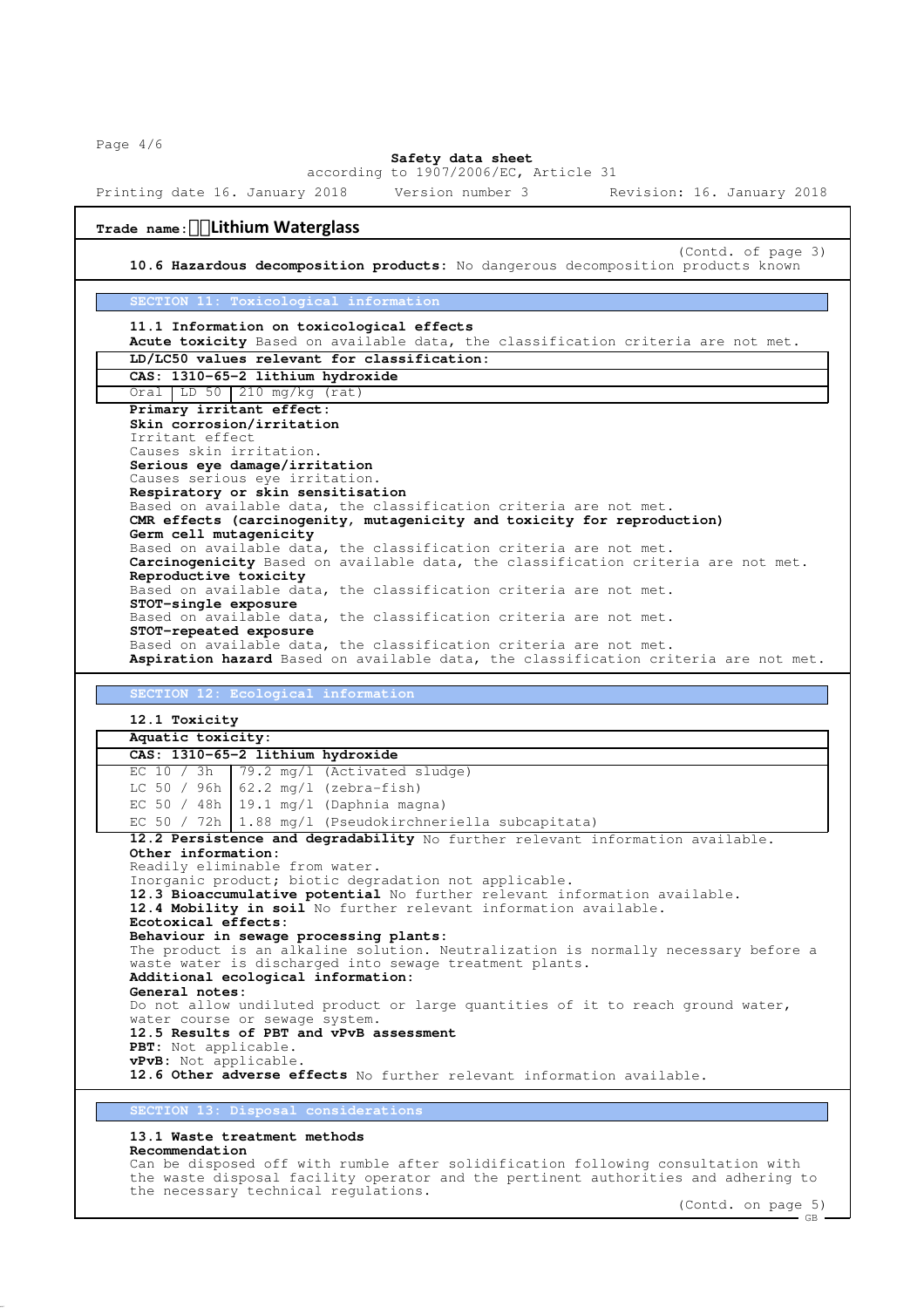Page 5/6

Г

#### **Safety data sheet** according to 1907/2006/EC, Article 31

Printing date 16. January 2018 Version number 3 Revision: 16. January 2018

# **Trade name:Lithium Waterglass**

**European waste catalogue**

(Contd. of page 4)

Waste catalogue numbers are to be defined according to the AVV-Regulation, specially for application sectors.

## **Uncleaned packaging:**

**Recommendation:** Disposal must be made according to official regulations. **Recommended cleansing agents:** Water, if necessary together with cleansing agents.

| SECTION 14: Transport information                                                          |                 |
|--------------------------------------------------------------------------------------------|-----------------|
| 14.1 UN-Number<br>ADR, ADN, IMDG, IATA                                                     | Void            |
| 14.2 UN proper shipping name<br>ADR, ADN, IMDG, IATA                                       | Void            |
| 14.3 Transport hazard class (es)                                                           |                 |
| ADR, ADN, IMDG, IATA<br>Class                                                              | Void            |
| 14.4 Packing group<br>ADR, IMDG, IATA                                                      | Void            |
| 14.5 Environmental hazards:<br>Marine pollutant:                                           | Nο              |
| 14.6 Special precautions for user                                                          | Not applicable. |
| 14.7 Transport in bulk according to<br>Annex II of Marpol and the IBC Code Not applicable. |                 |
| UN "Model Requlation":                                                                     | Void            |

#### $information$

**15.1 Safety, health and environmental regulations/legislation specific for the substance or mixture REGULATION (EC) No 1907/2006 ANNEX XVII** Conditions of restriction: 3 **National regulations Water hazard class:** water hazard class 1: slightly hazardous for water (in accordance with Regulation on facilities for the handling of water-endangering substances of 18 April 2017) **Other regulations, limitations and prohibitive regulations** Chemical Inventories: Europe (EINECS): yes Australia (AICS): yes Canada (DSL): yes US (TSCA): yes Japan (ENCS): yes Korea (KECI): yes China (IECSC): yes Taiwan (NECI): yes Philippine (PICCS): yes New Zealand (HSNO): yes **15.2 Chemical safety assessment:** This product is a mixture. A Chemical Safety Assessment has not been carried out.

#### 16: Other information

The product is designed exclusively for professional/industrial application (see productinformation). This information is based on our level of knowledge and relates to the product in the state in which it is delivered. It is intended to describe our products from the point of view of safety requirements and is not intended to guarantee any particular properties.

## **Relevant phrases**

H302 Harmful if swallowed. H314 Causes severe skin burns and eye damage.